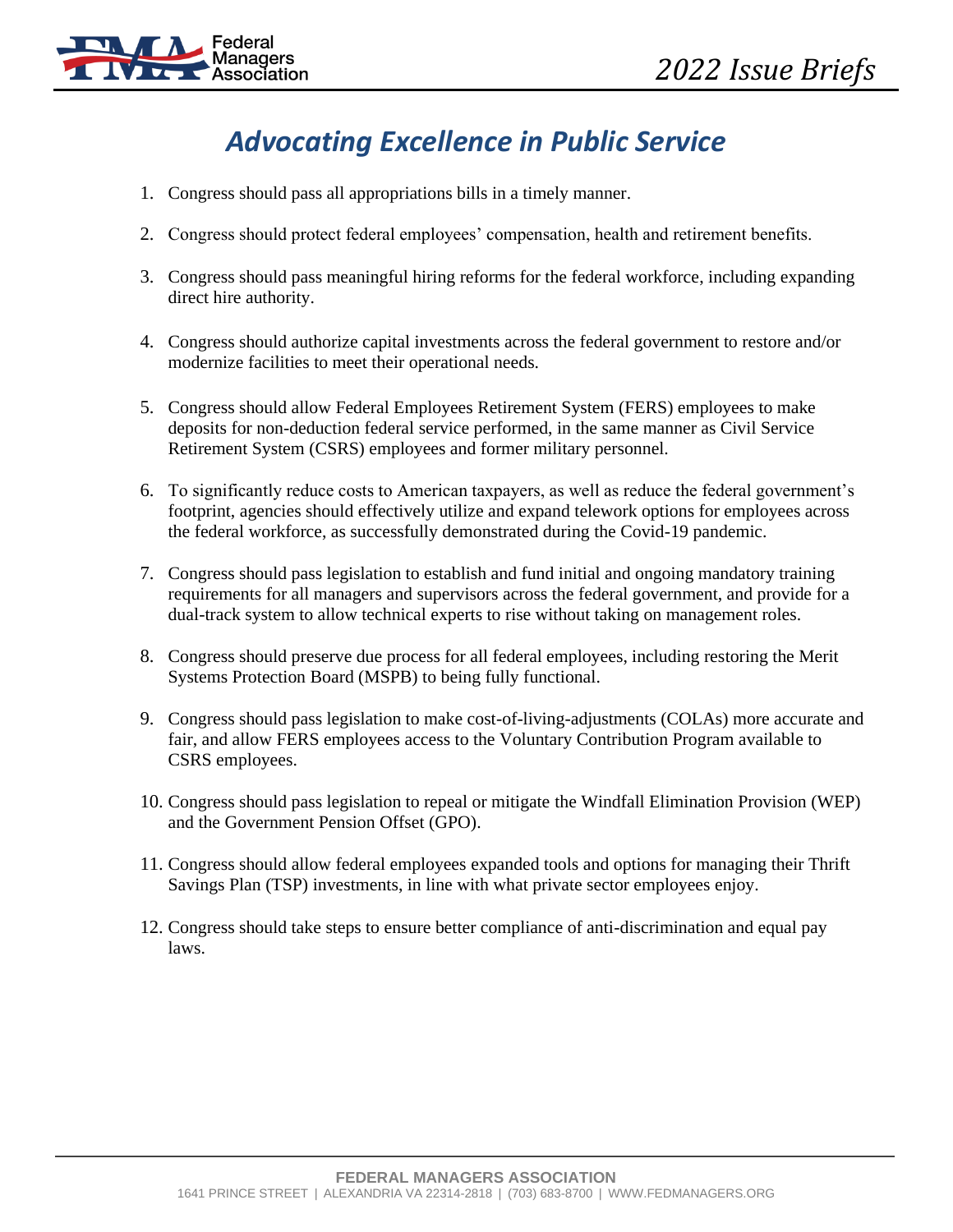

### **1. PROVIDE AGENCY FUNDING REFLECTIVE OF MISSION IN A TIMELY FASHION**

*Congress should provide adequate funding in a timely manner to allow agencies to procure the resources and staffing levels necessary to execute their missions.*

- **Continuing resolutions (CRs) and government shutdowns cost all American taxpayers and hamstring managers.**
- **FMA implores Congress to stop using the appropriations process and government shutdowns as political tools, and fund the government in a timely, steady fashion.**

If Congress is sincere in its commitment to provide American taxpayers with federal services in an efficient and cost-effective manner, lawmakers must navigate the annual appropriations process in a timely fashion. Federal agencies are unable to provide managers and supervisors the resources necessary to achieve their missions when Congress delays passage of comprehensive spending bills.

Enormous stress is placed on federal programs when continuing resolutions, instead of traditional appropriations measures, are used to fund operations. Agencies are prevented from obtaining the necessary resources required to handle rising workloads. Budget uncertainty forces managers and supervisors to focus more on short-term operations and less on their core missions, impeding efficiency and ultimately costing the government and American taxpayers significantly more money in the long run. It results in egregious costs and wastes, and it takes significant time and resources for agencies to prepare for and recover from a shutdown.

The impact is debilitating before, during and after a lapse in funding. And CRs are not much better. Officials at the Pentagon [have warned](https://federalnewsnetwork.com/defense-main/2022/01/pentagon-says-full-year-cr-would-cut-its-2022-spending-by-more-than-20b/) that a full year CR would reduce available funding for the Department of Defense (DOD) by more than \$20 billion<sup>1</sup>. A CR keeps funding for all programs at last year's levels, meaning that large amounts of money could not be spent productively. For example, three billion dollars are earmarked for the Afghan National Security Force, which no longer exists, and cannot be spent on anything else.

FMA implores Congress and the Administration to pass Fiscal Year 2023 appropriations in a timely manner. FMA also supports the Prevent Government Shutdowns Act (S. 2727), [bipartisan legislation](https://www.congress.gov/bill/117th-congress/senate-bill/2727?q=%7B%22search%22%3A%5B%22s.+2727%22%2C%22s.%22%2C%222727%22%5D%7D&s=1&r=1) that would prevent shutdowns by automatically instituting a 14-day CR when funding lapses. During this automatic CR, official travel for legislators and congressional staff would be forbidden, with the exception of one covered trip back to DC. Campaign funds could not be used to supplement travel budgets under this arrangement. Neither the House nor the Senate could be put into recess for more than 23 hours, and there would be mandatory quorum calls at noon every day to keep all legislators in town. Finally, no matter other than funding bills could be considered, with limited exceptions for Supreme Court and Cabinet nominees.

<sup>1</sup> [https://federalnewsnetwork.com/defense-main/2022/01/pentagon-says-full-year-cr-would-cut-its-2022](https://federalnewsnetwork.com/defense-main/2022/01/pentagon-says-full-year-cr-would-cut-its-2022-spending-by-more-than-20b/) [spending-by-more-than-20b/](https://federalnewsnetwork.com/defense-main/2022/01/pentagon-says-full-year-cr-would-cut-its-2022-spending-by-more-than-20b/)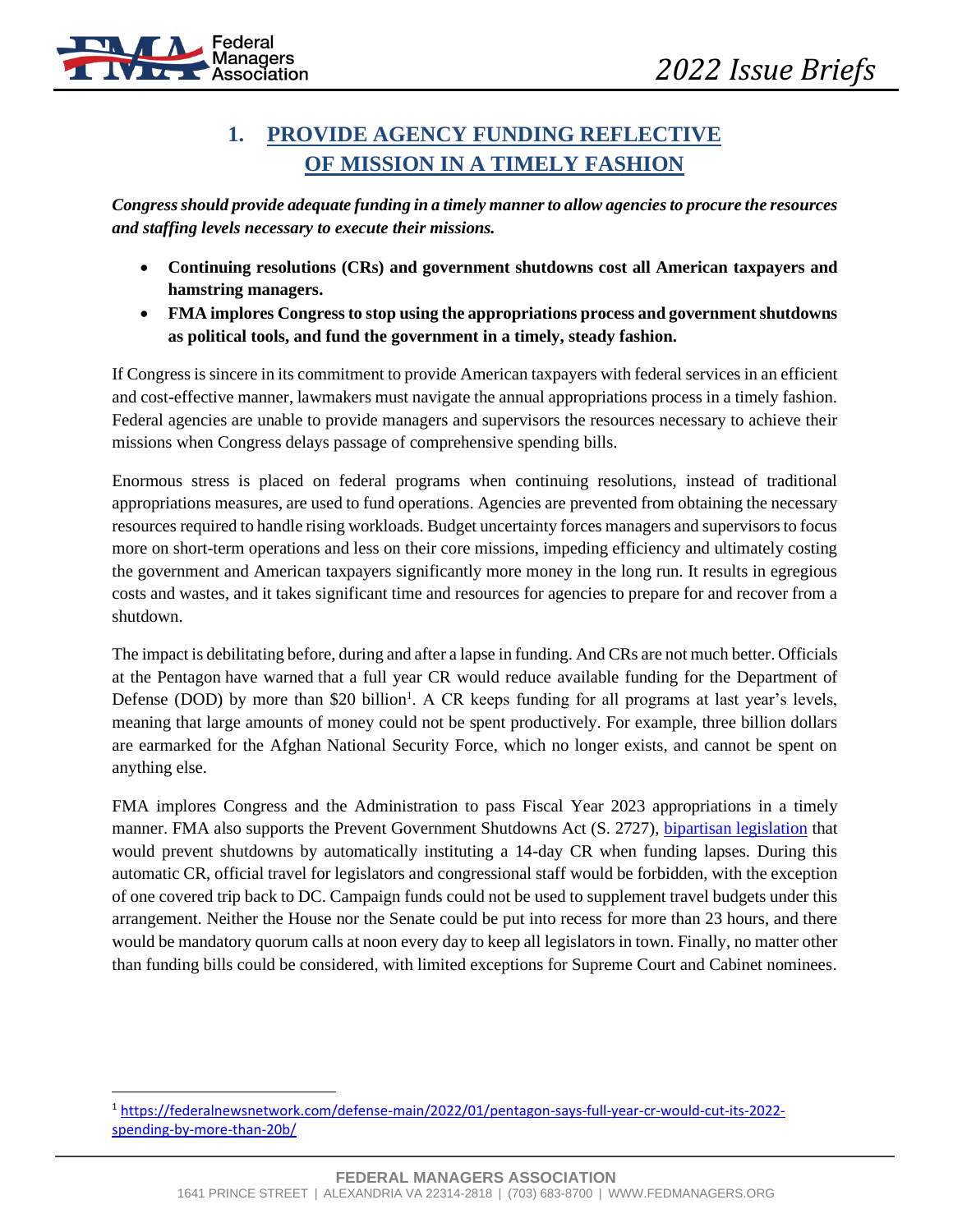

# **2. RETURN TO ANNUAL CALCULATION OF CIVIL SERVICE PAY ADJUSTMENTS AND PROTECT BENEFITS**

*To attract and retain the best and brightest to public service, Congress must stabilize the pay and benefits structure of federal employees.*

- **FMA Supports the FAIR Act, which would provide a 5.1 percent pay raise in 2023.**
- **Rising salaries and budgets of the public sector are not the cause of economic hardships in this country, rather, federal employees contribute more than their fair share of taxes paid despite making up less than two percent of the country's workforce.**
- **FMA opposes any arbitrary cuts by Congress to federal pay and benefits, which greatly affects feds morale and competitiveness with the private sector.**

Federal managers, and indeed all feds, deserve to be treated with respect for their efforts and the work they have performed over many years. Every job they hold and perform daily is because of a congressional mandate. It is not too much to ask that, in return, feds be given the ability to maintain a living wage that keeps up with inflation and that provides for them and their families.

Pursuant to this, FMA supports the 5.1 percent pay raise for 2023 included in the Federal Adjustment to Income Rates (FAIR) Act (H.R. 6398 / S. 3518), as introduced by Representative Gerry Connolly (D-VA) in the House and Sen. Brian Schatz (D-HI) in the Senate.

Additionally, FMA notes the federal pay ceiling cap has not kept up with the higher cost of living in many cities across the United States. This issue plays a role in recruitment and retention to the federal workforce, which already has hiring issues. If an employee is offered a promotion at a higher level, with more responsibilities, but no corresponding salary increase, will they take on the new role? Technology employees who are now capped may be tempted to leave the government for the private sector, where there is no pay cap. Congress must address this problem before it grows exponentially.

In recent years, Congress targeted the pensions of new hires as a means to rein in spending, increasing employees' contributions without improving upon pension benefits or increasing the government's contribution.

Even more troubling are proposals to change retirement benefits for existing employees and retirees, such as: A six percent increase for employee payroll contributions toward retirement, with no added benefit; Elimination of the Federal Employee Retirement System (FERS) cost-of-living-adjustment (COLA); Reduction of the Civil Service Retirement System (CSRS) COLA; Elimination of the FERS annuity supplement; and, a shift from a "High 3" to a "High 5" for annuity calculations.

Proposals such as these amount to nothing more than broken promises to workers who are currently vested, or at or near retirement age, and a tax on federal employees and annuitants. They callously shift the goalposts and eliminate earned benefits for employees who dedicated a career of service to the country. If enacted, they would cripple recruitment and retention to the federal workforce, at a time when only seven percent of the workforce is made up of employees aged 30 or younger. This number is even more alarming when considering the same age group makes up 24 percent of the private sector workforce. FMA urges Congress to not consider such proposals.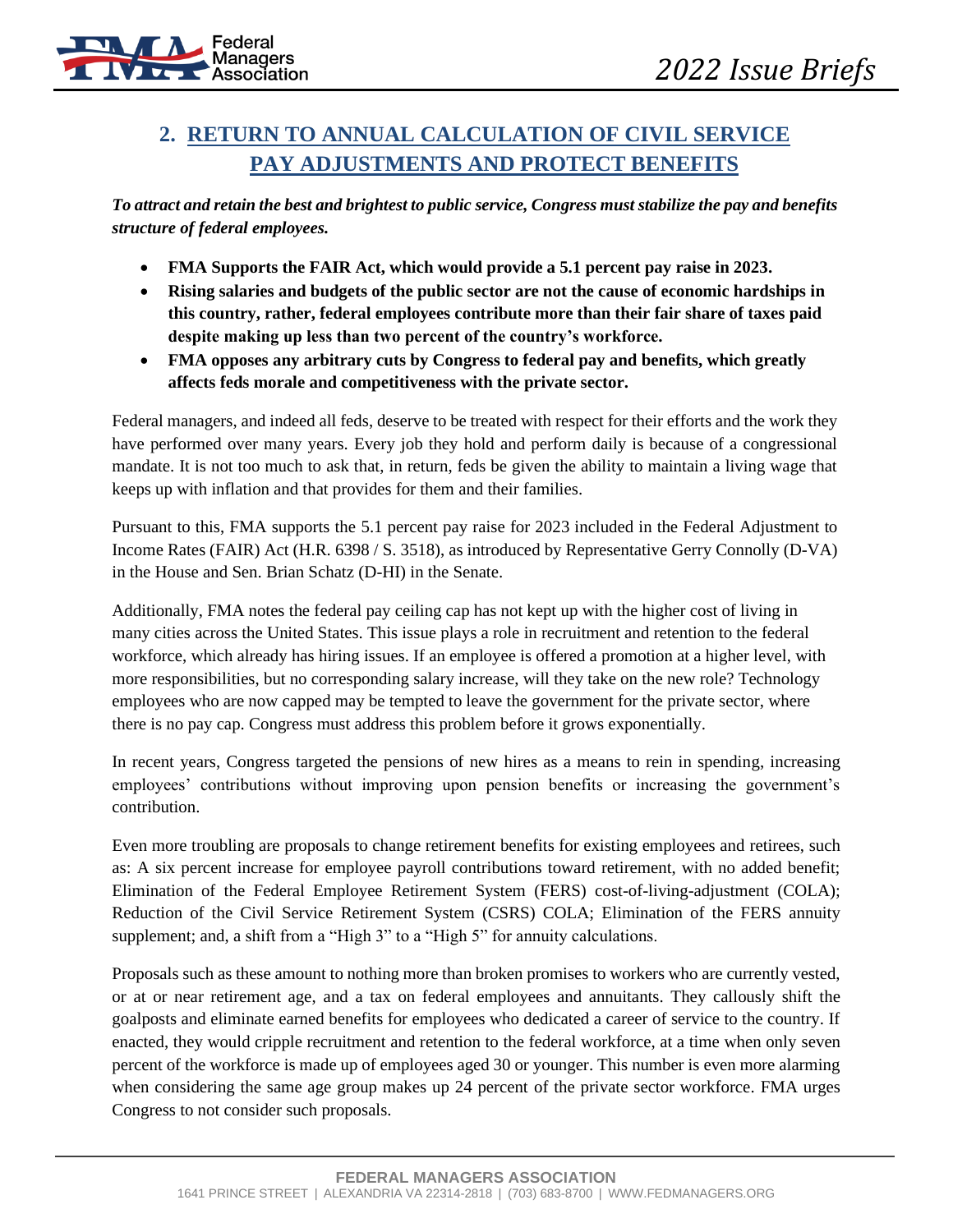

#### **3. HIRING REFORM**

*Congress should pass meaningful hiring reforms in order to attract the best and brightest to public service.*

- **Hiring for the federal workforce is too lengthy and cumbersome compared to the private sector, and FMA supports measures to enhance the talent pipeline in the federal workforce.**
- **FMA supports providing managers with more tools, including direct hire authority, to help reduce the average time-to-hire.**
- **FMA supports discussions about reducing the complexity of veterans' preference.**

Hiring, recruitment and retention to the federal workforce are often talked about in Washington, D.C. The federal workforce faces a concerning comparison with the private sector with regard to time to hire. In Fiscal Year 2018, the average time it took to hire a new employee in the federal government was 98.3 days, which was down from 105.8 days in Fiscal Year 2017. The Office of Personnel Management's goal across the government is 80 days. And according to the Society for Human Resource Management, the average time-to-fill in the private sector is 36 days.

FMA supports commonsense hiring reforms and giving managers other tools to enhance the talent pipeline in the federal workforce. We are proud to support the Chance to Compete Act (S. 3423) and are grateful for Senators Kyrsten Sinema (D-AZ), James Lankford (R-OK), and Bill Hagerty (R-TN) for their leadership on hiring reform. This bill builds off the lessons learned as part of the hiring pilot, bringing managers and subject matter experts in early in the hiring process, and extends those successes across the federal workforce. This important bill gives managers more tools and strengthens the competitive hiring process to help hire the best talent as quickly as possible for all agencies. FMA will work to build support for and pass the Chance to Compete Act.

FMA strongly supports our nation's veterans. We are proud to have originated the idea and worked to create disabled veteran leave for new hires in the federal workforce. However, we recognize the current veterans' preference system often blocks other qualified new hires to the federal government. While FMA remains steadfast in support of veterans who continue to serve the country as federal employees, we also support evaluating potential reforms to how veterans' preference is applied in the future, including: applying veterans' preference as a tiebreaker between equally qualified candidates; limiting veterans' preference to candidates within 10 years of discharge; or, allowing veterans' preference to obtain an initial job within the federal government (one bite at the apple).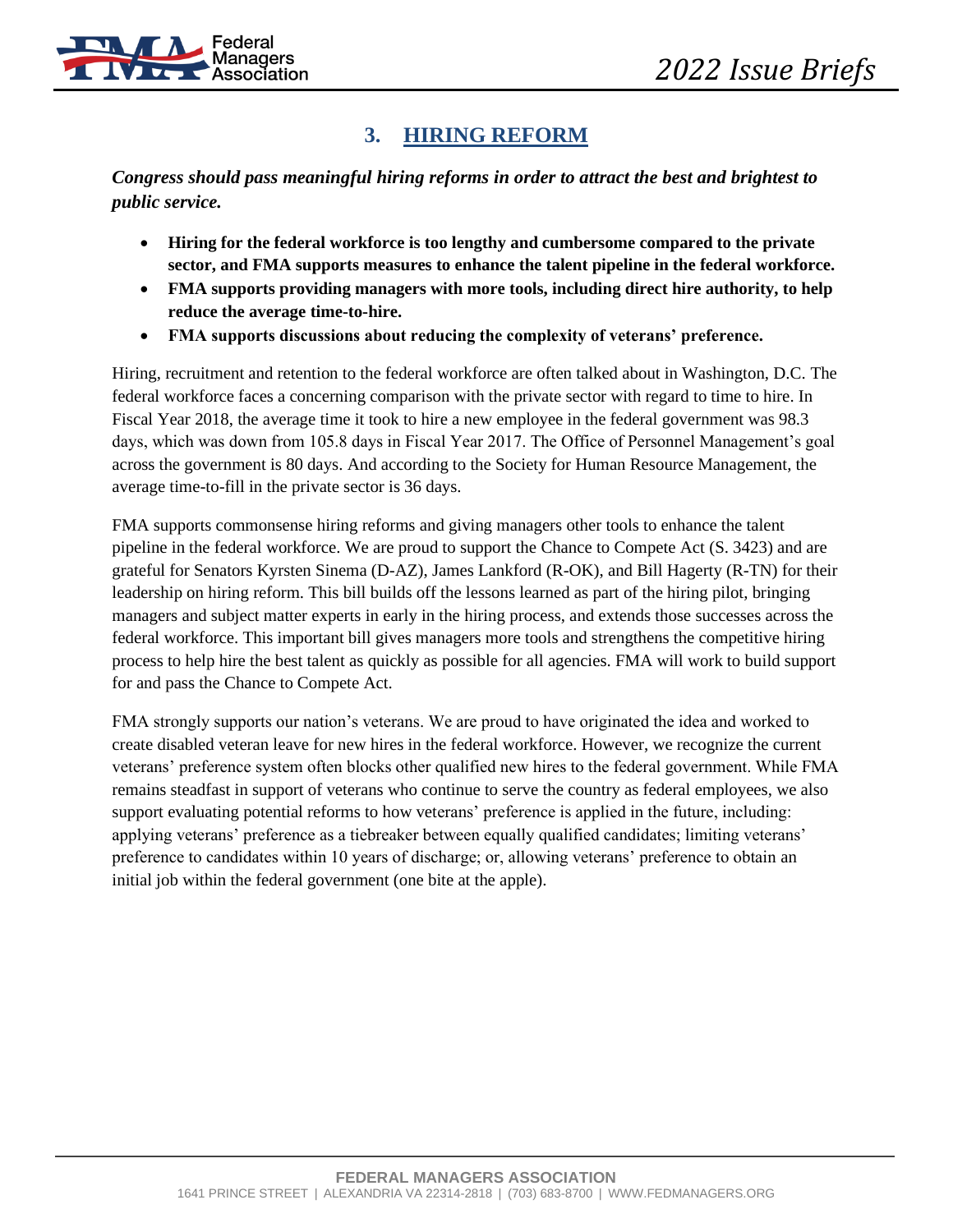

## **4. PROVIDE CAPITAL INVESTMENTS TO RESTORE AND MODERNIZE FACILITIES**

*Congress should authorize capital investments across the federal government to restore and modernize facilities to meet operational needs.*

- **Facilities and infrastructure across the government are in dire need of significant restoration and modernization, and many are not meeting operational needs.**
- **FMA urges Congress to appropriate the necessary resources and funds to facilities and infrastructure across the country.**

The four public shipyards perform prodigious work to maintain the fleet that helps keep our country safe. Unfortunately, all four of them are in "poor condition," and are not meeting the Navy's operational needs. GAO Report GAO-17-548,<sup>2</sup> released in September 2017, details many of the infrastructure issues, and it is certainly not only the shipyards that face challenges.

The costs of upgrading, restoring and modernizing facilities and infrastructure run in the billions. The Navy currently estimates \$21 billion over twenty years for dry dock investment, facilities layout and optimization investment, and capital equipment investment at the shipyards. The Naval Sea Systems Command submitted a long-range plan to Congress on the current needs in a [March 2019 report.](https://assets.documentcloud.org/documents/5777729/FY20-Long-Range-Maintenance-Modernization-Plan.pdf) Simply put, investments are needed now for the shipyards to support the USS Gerald Ford Class aircraft carriers and the USS Virginia class submarines.

To address this issue, FMA urges Congress to pass the strongly bipartisan SHIPYARD Act (S. 1441 / H.R. 2860), sponsored by Sen. Roger Wicker (R-MS) in the Senate and Rep. Rob Wittman (R-VA) in the House. This legislation provides the \$21 billion to improve and modernize infrastructure at the four public shipyards, allowing them to carry out their mission with the tools and resources critically needed for the job.

The GAO reported in 2020 that between 2015 and 2019, the average idle time where nuclear aircraft carriers and submarines had to wait for maintenance had increased from 100 days to 1019, an increase of 919 percent. The GAO also found that some shops at the four public shipyards were forced to rely on up to 45 percent overtime to complete their scheduled maintenance, and that the average lifespan of the heavy equipment needed for maintenance at the shipyards had expired in 2015. CBO projections estimate that "projections of the shipyards' workload and capacity indicate that the submarine fleet's size will exceed the yards' capacity to maintain it, not only over the next several years but in 25 of the next 30 years." 3

It is important to note that restoration and modernization, including information technology, are issues that apply to agencies across the federal government, including the Social Security Administration, the Internal Revenue Service, and others. As the frontline managers who work in these aging facilities and strive every day to complete our agencies' missions, FMA urges Congress to make necessary investments in facilities and infrastructure at the four public shipyards and across the government.

<sup>2</sup> <https://www.gao.gov/products/GAO-17-548> <sup>3</sup> https://www.cbo.gov/publication/57083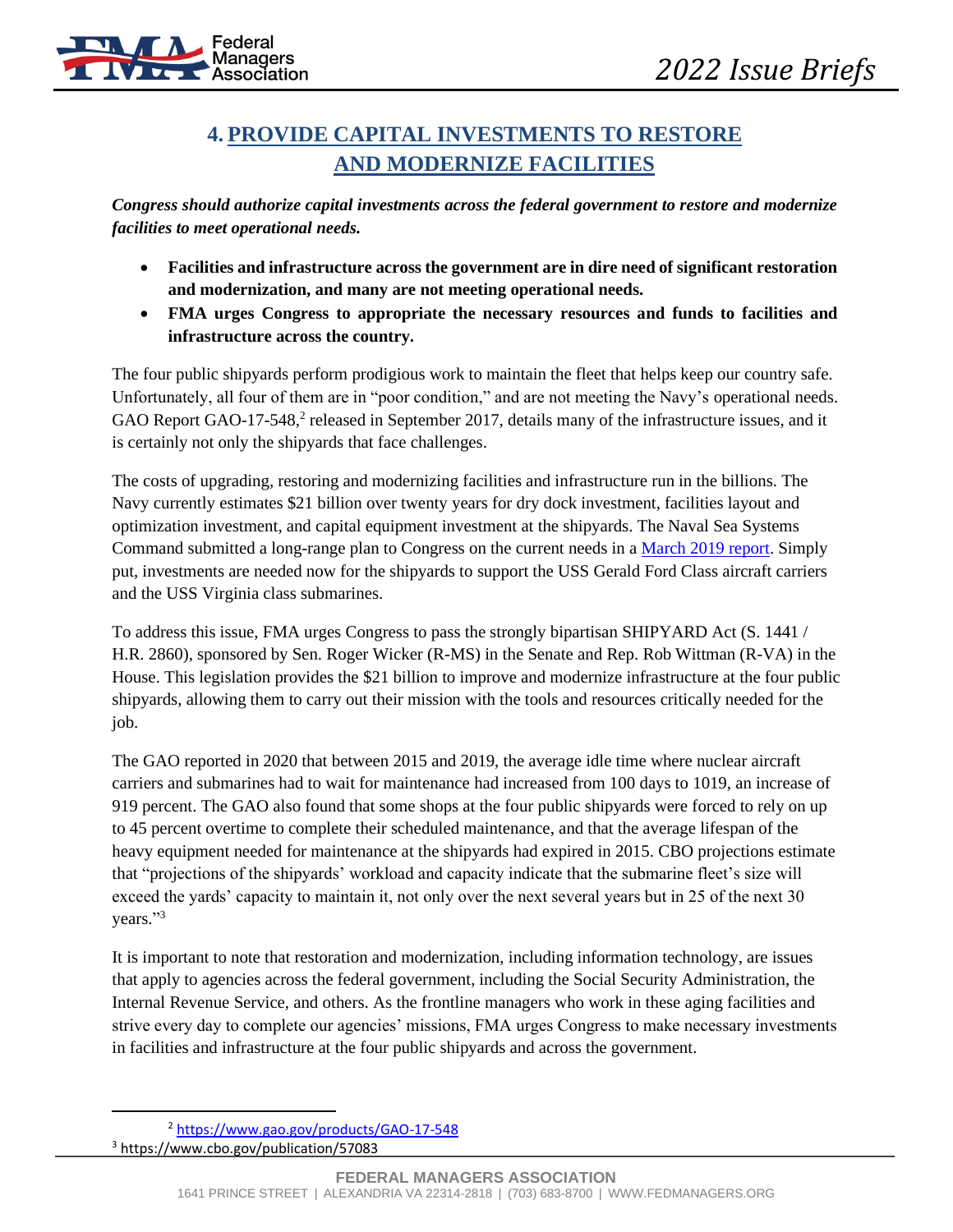

#### **5. ALLOW ALL FEDS TO MAKE DEPOSITS FOR NON-DEDUCTION SERVICE**

*Congress should allow Federal Employee Retirement System (FERS) employees to make deposits for non-deduction service performed, in the same manner as Civil Service Retirement System (CSRS) employees and former military personnel.*

- **Currently, a FERS employee can make a deposit for non-deduction service performed before January 1, 1989, and receive credit toward his or her annuity computation, yet nondeduction service performed on or after January 1, 1989, generally is not creditable under FERS for any purpose.**
- **FMA encourages legislation to correct this inequality and allow FERS, FERS-Revised Annuity Employee (RAE), and FERS-Further Reduced Annuity Employee (FRAE) employees to make deposits for non-deduction service performed in the same manner as CSRS employees.**

Under the Civil Service Retirement System, non-deduction civilian service performed after September 30, 1982, is creditable for retirement annuity computation purposes, other than average salary, only if the employee pays a deposit for that service. Service on or before September 30, 1982, is creditable for annuity computation without a deposit; however, 10 percent of the deposit owed will be permanently deducted from the annual annuity.

Currently, a Federal Employee Retirement System (FERS) employee may make a deposit for nondeduction service performed before January 1, 1989, and receive credit toward his or her annuity computation; however, non-deduction service performed on or after January 1, 1989, generally is not creditable under FERS for any purpose.

In June 2021, Representatives Derek Kilmer (D-WA) and Tom Cole (R-OK) introduced the Federal Retirement Fairness Act (H.R. 4268), which would allow FERS employees to buy back years served as temporary employees to credit toward their retirement. FMA urges Congress to pass this legislation in the second session of the  $117<sup>th</sup>$  Congress.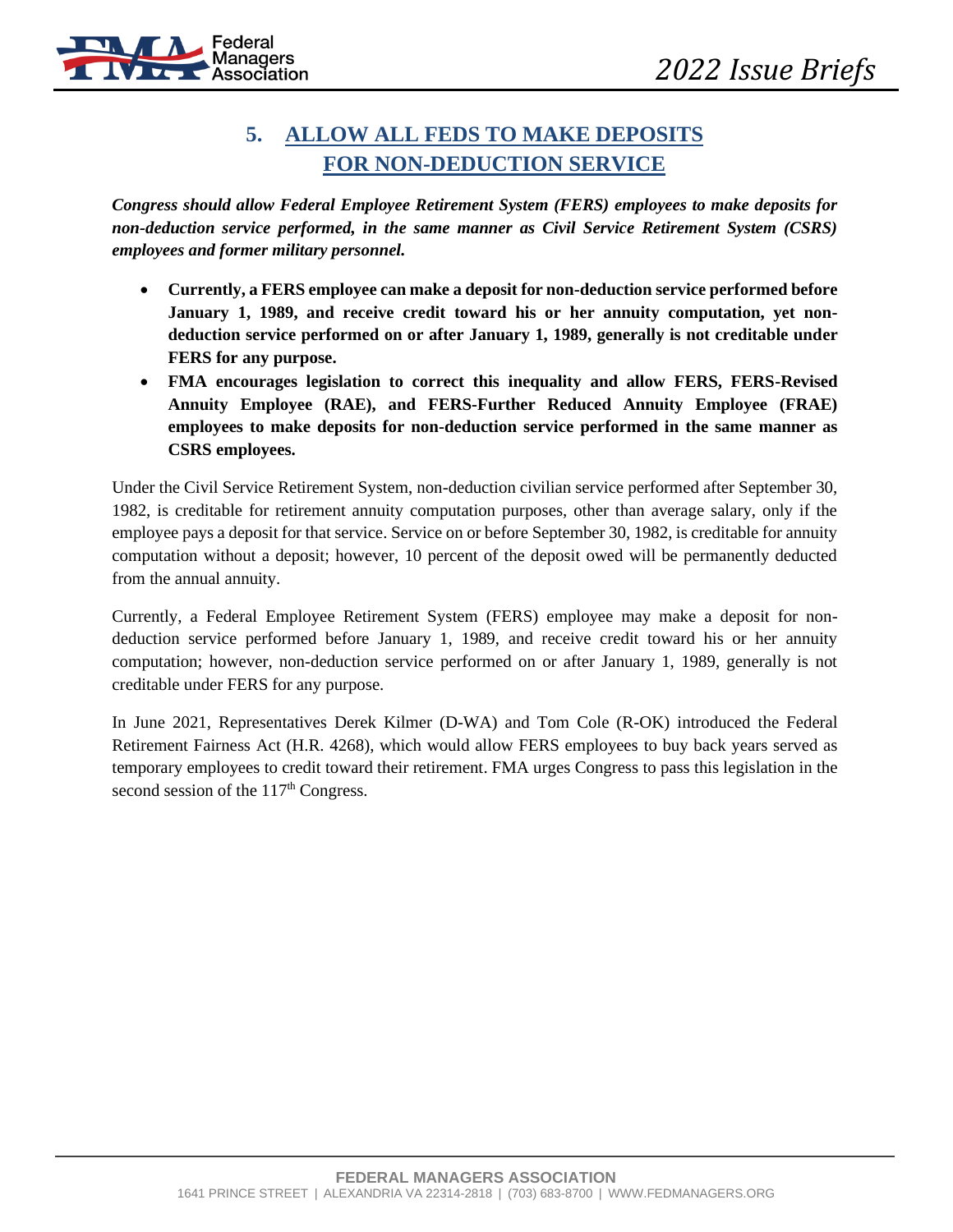

#### **6. CONTINUE AN EMPHASIS ON TELEWORK IN THE FEDERAL WORKFORCE**

*To significantly reduce costs to American taxpayers, as well as reduce the federal government's footprint, agencies should effectively utilize and expand telework options for employees across the federal workforce, as successfully demonstrated during the Covid-19 pandemic.*

- **Covid-19 has demonstrated the federal workforce has the technology and is capable of sustaining productivity while teleworking.**
- **Telework has many benefits, including cost savings and environmental benefits. Managers should be trained, and Congress should support a continued emphasis on teleworking.**

The Covid-19 pandemic has undoubtedly hastened the rise of telework as a viable and sustainable option for many in the federal workforce, even after the country defeats Covid-19.

Many of the benefits of telework are well known, including a reduction of the federal footprint, environmental benefits from less commuters on the roads, and potentially increased productivity. Toward that end, the Government Accountability Office provided testimony in November 2019<sup>4</sup> listing key practices that can help ensure the success of telework programs. Of course, there will always be jobs where telework simply is not an option. You cannot turn a screwdriver on an aircraft carrier from your couch in your living room.

However, given the flexibilities that technology allows us, it is critical that the federal government continue to adapt and take advantage of the opportunities telework provides. Congress and the administration should commit to a maximum telework posture throughout the Covid-19 pandemic. FMA supported the bipartisan Pandemic Federal Telework Act  $(S. 4518)$ , introduced in the  $116<sup>th</sup> Congress$ , which would have mandated all agencies put all telework-approved employees on a maximum telework status, and re-evaluating those not approved for the opportunity. S. 4518 also looked to a post-Covid-19 workforce taking advantage of telework lessons learned. The bill would have required the executive branch to "develop a plan for telework in the event of another public health emergency," allowing funds granted under the Technology Modernization Fund to be used for improving telework capabilities, and requiring all managers to take training on how to manage telework employees within six months of the bill's passage. For years, FMA has stated that managers are often blamed for impeding implementation of telework among their employees, but this could be remedied with managerial training on how to best supervise teleworkers. This training would go a long way toward easing concerns of managers and create a fair and transparent situation for both the manager and employee.

Government must invest in its managers so that they are empowered to confidently and fairly administer a telework program that seamlessly meshes with the ongoing work of all employees with the overriding goal of accomplishing agency missions. FMA urges legislators to reintroduce the Pandemic Federal Telework Act in the 117<sup>th</sup> Congress.

<sup>4</sup> <https://www.gao.gov/assets/720/710740.pdf>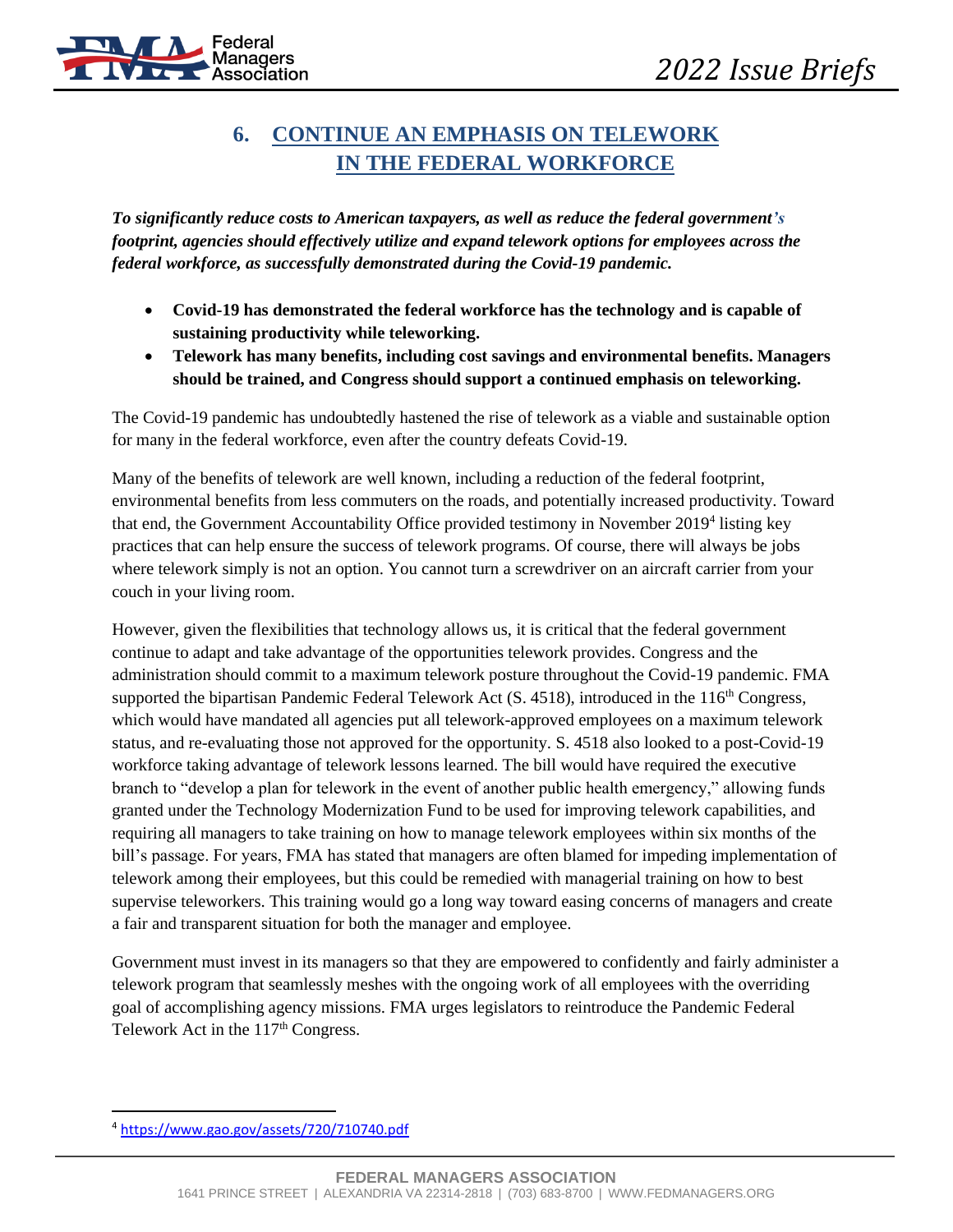#### **7. MANDATE AND FUND FEDERAL SUPERVISORY TRAINING PROGRAMS**

*Congress should pass legislation establishing initial and ongoing mandatory training requirements for all managers and supervisors across the federal government.* 

- **Current law allows managerial training throughout the federal workforce to be among the first to be eliminated when facing a lean budget or continuing resolutions.**
- **Studies show that many federal employees are promoted to managerial positions based on their technical performance and lack the soft, managerial skills needed for their expanded positions.**
- **FMA calls for legislation establishing mandatory training programs across the federal workforce focusing on certain management aspects such as mentorship, career development, prohibited personnel practices, and collective bargaining rights.**

Current law requires agencies to establish training programs for managers and supervisors focusing on how to address poor performing employees, enhance mentoring skills and conduct accurate performance appraisals. However, there is no requirement for managers to participate in these training programs, and when budgets are tight or CRs are in place, these discretionary programs are often the first to see their funding cut.

Studies have shown that agencies often promote individuals to managerial status based on technical prowess, but then fail to develop their supervisory and leadership skills. In doing so, agencies severely jeopardize their capability to achieve their missions. The development of managerial skills is one of the greatest investments an agency can make, both in terms of productivity gains and the retention of valuable employees. Following the scandal within the Department of Veterans Affairs (VA) that brought to light falsified patient wait times and improper care, it was noted that if managers better knew how to address poor performers and encourage efficiency and effectiveness throughout the VA, many of those problems could have been avoided.

An agency's ability to meet its mission directly correlates to the quality of workforce management. There is a clear need for training if a manager is to be fully successful. Too often, if an agency promotes an individual to managerial status based on technical prowess, but then fails to develop the individual's supervisory skills, that agency then severely jeopardizes its capability to deliver the level of service the American public expects and does a disservice to both the manager and to the employees supervised by that inadequately developed manager.

FMA endorsed legislation introduced in the 112<sup>th</sup> Congress, H.R. 1492 / S. 790, requiring agencies to provide supervisors with training on various management topics, including mentorship, career development, prohibited personnel practices, and collective bargaining rights. More recently, FMA endorsed the Federal Supervisor Training Act of 2016 (S. 3528), offered by Sen. Heidi Heitkamp in the 114th Congress, which included a dual-track system to allow technical experts to advance in their careers without taking on managerial or supervisory roles. FMA urges Congress to introduce and approve similar legislation in the 117<sup>th</sup> Congress.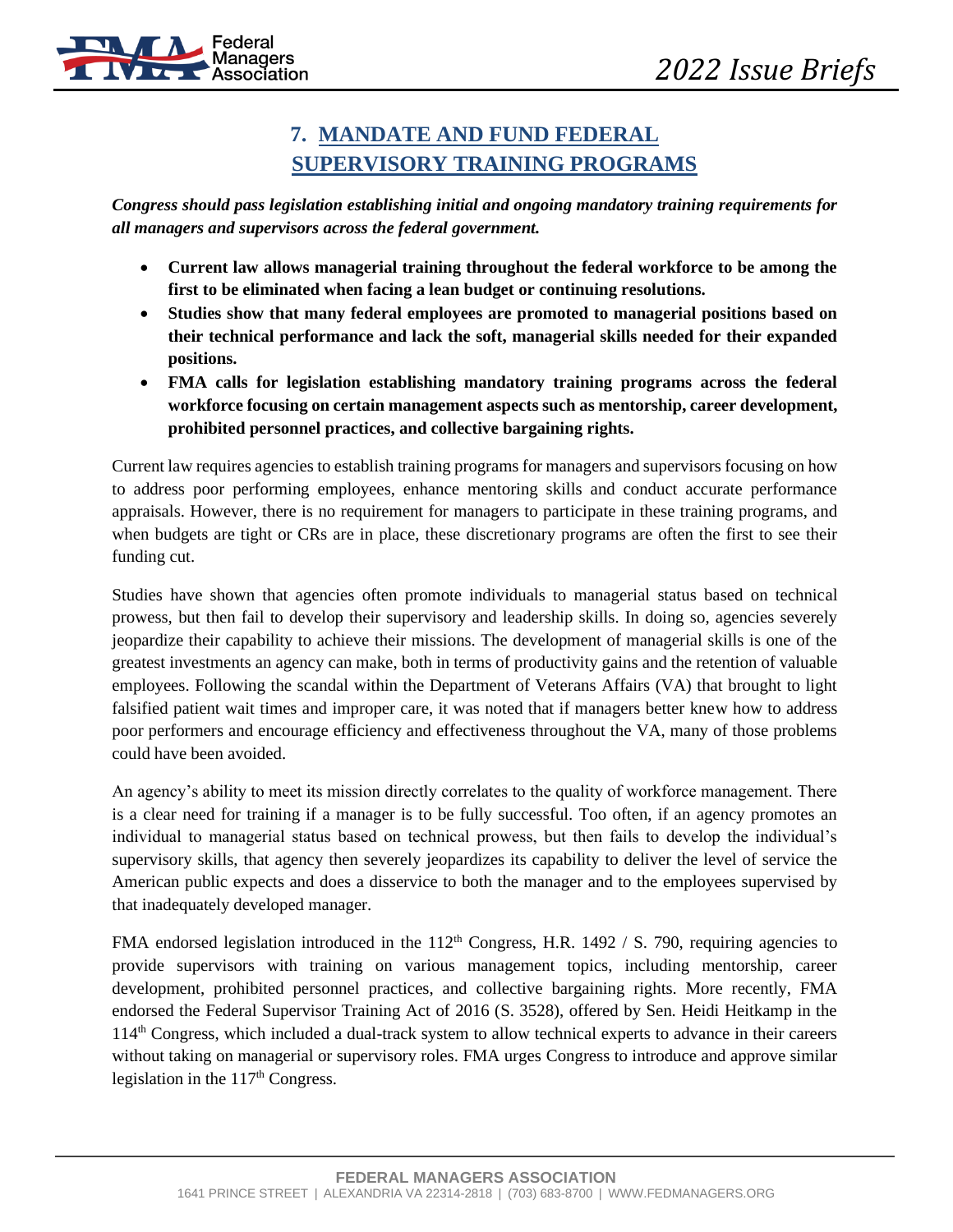

#### **8. PROTECT DUE PROCESS FOR ALL FEDERAL EMPLOYEES**

*To prevent a return to the spoils system, Congress must not eliminate or erode due process for federal employees.*

- **Any infringement, limitation or elimination of due process puts employees in the unjust position of possibly losing their job without proper cause and creates a strained relationship between labor and management.**
- **FMA opposes legislation that would eliminate or erode the right to due process.**
- **Congress must restore a fully functioning Merit Systems Protection Board (MSPB).**

A federal employee's right to due process is fundamental and constitutional, and Congress must not take steps to eliminate or erode this right. In *Cleveland Board of Education v. Loudermill*, the Supreme Court held that the Constitution guarantees that if there must be a cause to remove a public employee from his or her job, then there is automatically a due process requirement to establish that the cause has been met.

Regrettably, the Department of Veterans Affairs Accountability and Whistleblower Protection Act of 2017 (P.L. 115-41), signed into law in June 2017, has significantly eroded due process and appeals rights for all federal employees in that department. The legislation dramatically reduces an employee's ability to appeal a decision that would deprive that employee of their job and salary. Preventing an employee from understanding charges against them or preparing a meaningful defense undermines an employee's due process and is wrong. At the same time, limiting the number of days to process an action may result in findings of legal insufficiency and no action being taken, rather than taking the necessary time to resolve any documentary issues. Many in Congress are working to extend the same attacks on due process across the federal government. FMA opposes legislative efforts to reduce or eliminate due process for federal employees across the government.

The Merit Systems Protection Board (MSPB), whose mission is to "protect the merit system principles and promote an effective federal workforce free of prohibited personnel practices" was forced to operate without a quorum for more than five years, and without any board members from March 2019 to March 2022. This resulted in a backlog of more than 3,500 cases as of January 2022. After years of direct advocacy, FMA welcomed the Senate's unanimous March 2022 vote to confirm Tristan Leavitt and Raymond Limon to the MSPB to restore a quorum.

While we are relieved the MSPB finally has a quorum, and can begin to resolve the backlog of cases, the board still needs its third member, the Chair, for leadership and to make determinations in the event of a 1-1 tie vote. FMA urges the Senate to act on the remaining nomination and ensure a fully functional MSPB.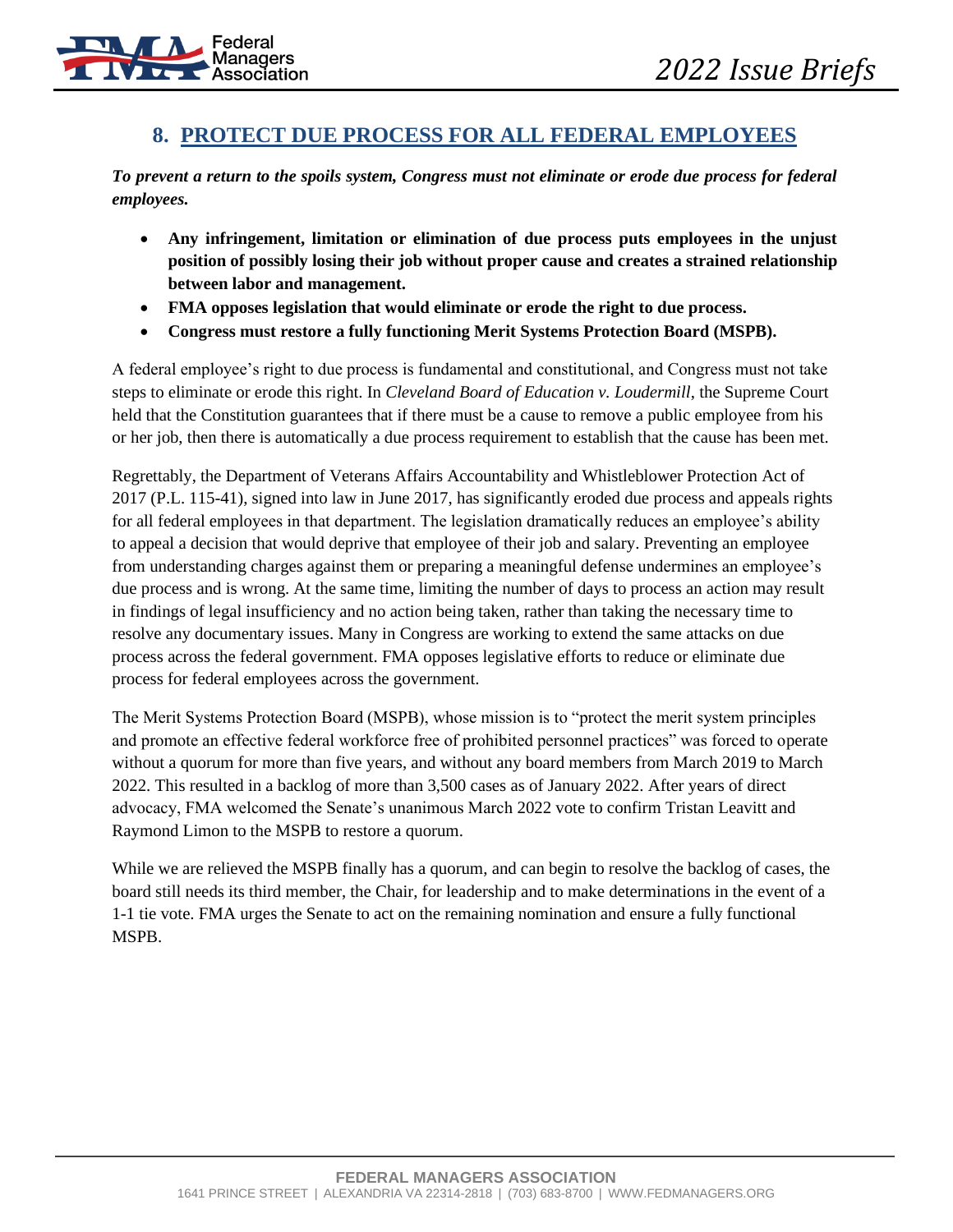

#### **9. COMMONSENSE MODIFICATIONS TO MAKE COLAs MORE ACCURATE AND FAIR**

*Congress should pass legislation to provide a fair COLA for FERS retirees and to modify the method used to calculate all COLAs to more accurately reflect actual spending.*

- **Congress should pass the Equal COLA Act (H.R. 304), which would remove the cap on FERS retirees' COLAs.**
- **Congress should reintroduce legislation such as the Fair COLA for Seniors Act, to shift the calculation from the current CPI-W, which covers the general population, to the CPI-E, which creates a price index for Americans aged 62 and above.**

FMA supports legislation that would fix unfair and arbitrary policies that limit cost-of-living-adjustments (COLAs) for Federal Employee Retirement System (FERS) retirees and seniors.

In 2022, the COLA for the Civil Service Retirement System (CSRS) is 5.9 percent, while it is 4.9 percent for FERS retirees. Under current law, FERS retirees only receive a full COLA if the difference in the Consumer Price Index for Urban Wage Earners and Clerical Workers (CPI-W) is 2 percent or less (as in 2021). If the difference is between 2 percent and 3 percent – as was the case in 2019 – FERS retirees receive a 2 percent increase. If the change is 3 percent or higher, such as 2022, FERS participants receive 1 percentage point less than the full increase.

To correct this inequality, Representative Gerry Connolly (D-VA) introduced the bipartisan Equal COLA Act (H.R. 304), which would align FERS COLAs with those of CSRS and Social Security beneficiaries. Regarding the built-in difference between CSRS and FERS COLAs, which began when FERS was created in the 1980s, Rep. Connolly said, "we now realize that this two-tiered system fails to protect FERS retirees who are living on a fixed income. This legislation will rectify this unfair system and ensure these dedicated public servants are protected throughout their retirement." FMA agrees and encourages Congress to pass H.R. 304.

Annual cost-of-living-adjustments (COLAs) for federal civilian retirees and Social Security benefits are currently set based on the CPI-W. When COLAs first became automatic, the CPI-W was the only price index available. However, the CPI-W does not accurately account for seniors' spending, particularly on health care. Seniors spend nearly double the amount on medical expenses than younger citizens. The Consumer Price Index for the Elderly (CPI-E), created in 1982, calculates a price index for those aged 62 and older, and is a more precise index for seniors.

In July 2021, Representative John Garamendi (D-CA) introduced the Fair COLA for Seniors Act (H.R. 4315), which would require Social Security to use the CPI-E to calculate a more accurate and fair COLA that reflects their actual spending, particularly on prescription drugs and other medical care, and lifestyle. FMA urges Congress to introduce and pass this commonsense legislation to yield more sensible COLAs for seniors.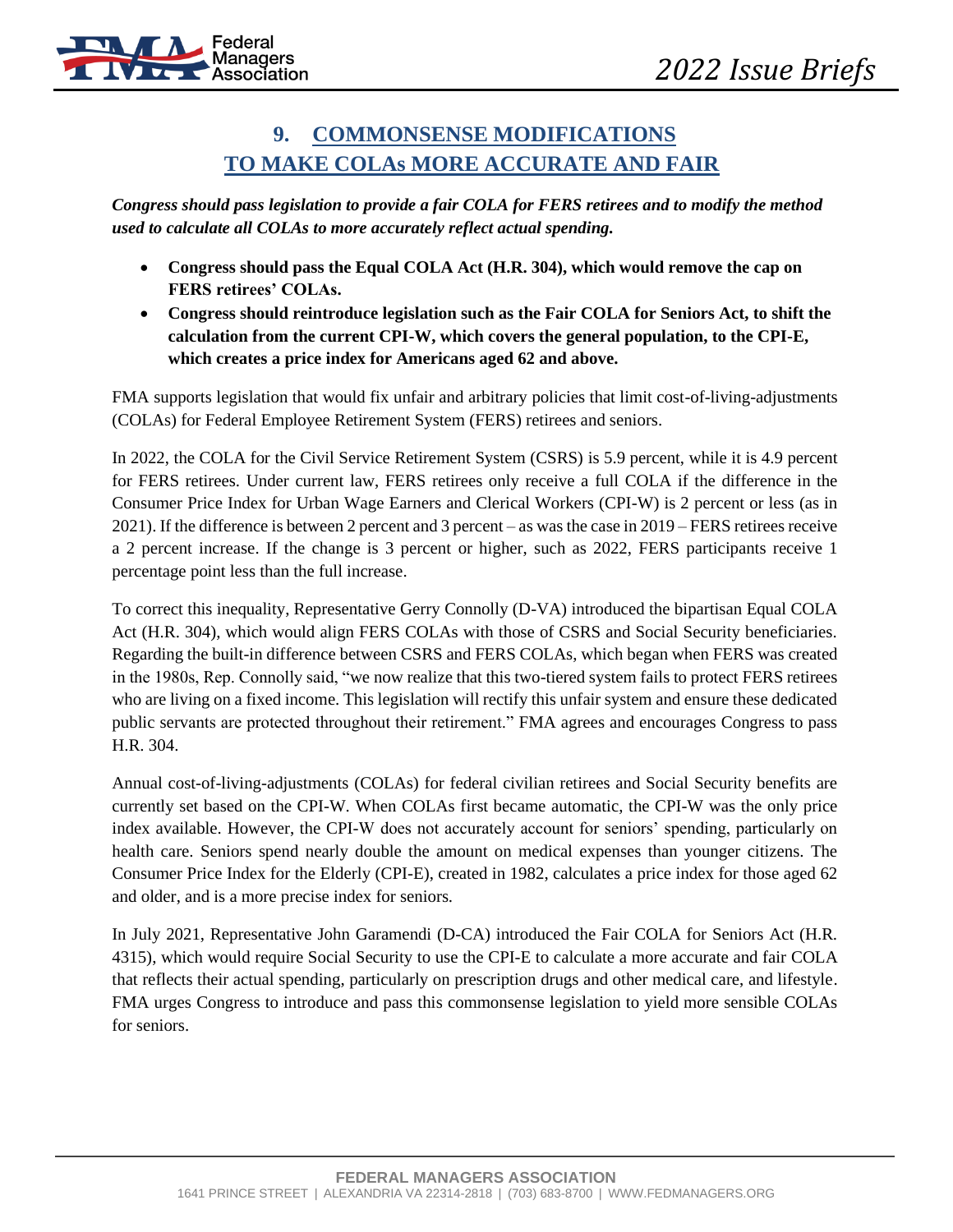

#### **10. REMOVE INEQUITIES IMPOSED BY GPO AND WEP**

*Congress should pass legislation to repeal the Government Pension Offset (GPO) and the Windfall Elimination Provision (WEP).*

- **The Government Pension Offset reduces the dependent/survivor benefit.**
- **The Windfall Elimination Provision penalizes those who have two jobs; one that earned a Social Security retirement benefit, and one that entitled them to a separate pension.**
- **Congress should repeal both of these unfair and harmful laws.**
- **FMA realizes a full repeal of GPO and WEP is cost-prohibitive and also supports partial repeals.**

The Social Security Government Pension Offset law prevents government retirees who receive a government pension but did not pay into Social Security from collecting both a government annuity based on their own work and Social Security benefits based on their spouse's work record. This is unfair to many spouses, especially widows, who often lose the Social Security protection their spouse provided for them. Under current law, a Social Security widow's benefit is reduced by \$2 for every \$3 earned if the widow is eligible for a pension based on a public sector job that was not covered by Social Security. A total of 465,000 Social Security beneficiaries are affected by the GPO, seventy-five percent of whom are women and over forty percent are widowed. No offset affects spouses receiving pensions from private sector employers.

The Windfall Elimination Provision is another inequity that disadvantages many federal retirees receiving Social Security benefits and a federal pension which did not require payment into Social Security. It reduces the Social Security benefits federal retirees receive based on the number of years they served in a federal position that did not require their payment of Social Security taxes. Nearly one million Social Security beneficiaries are affected, and roughly twenty percent paid into Social Security for more than twenty years.

FMA supports the Social Security Fairness Act of 2021 (H.R. 82), legislation introduced early in the  $117<sup>th</sup>$ Congress by Representative Rodney Davis (R-IL), which would repeal GPO and WEP. Contemporaneously, we recognize that full repeal of both GPO and WEP would be costly and full repeal is unlikely at this time. FMA therefore also supports legislation that seeks partial repeal, including the Equal Treatment of Public Servants Act (H.R. 5834) and the Public Servants Protection and Fairness Act (H.R. 2337). These bipartisan bills would create a new formula for WEP, calculating benefits by taking into account the actual wage and work history of public sector employees. FMA welcomes both bills, and would be happy to see either of them pass into law and address this fundamental issue of fair treatment for federal employees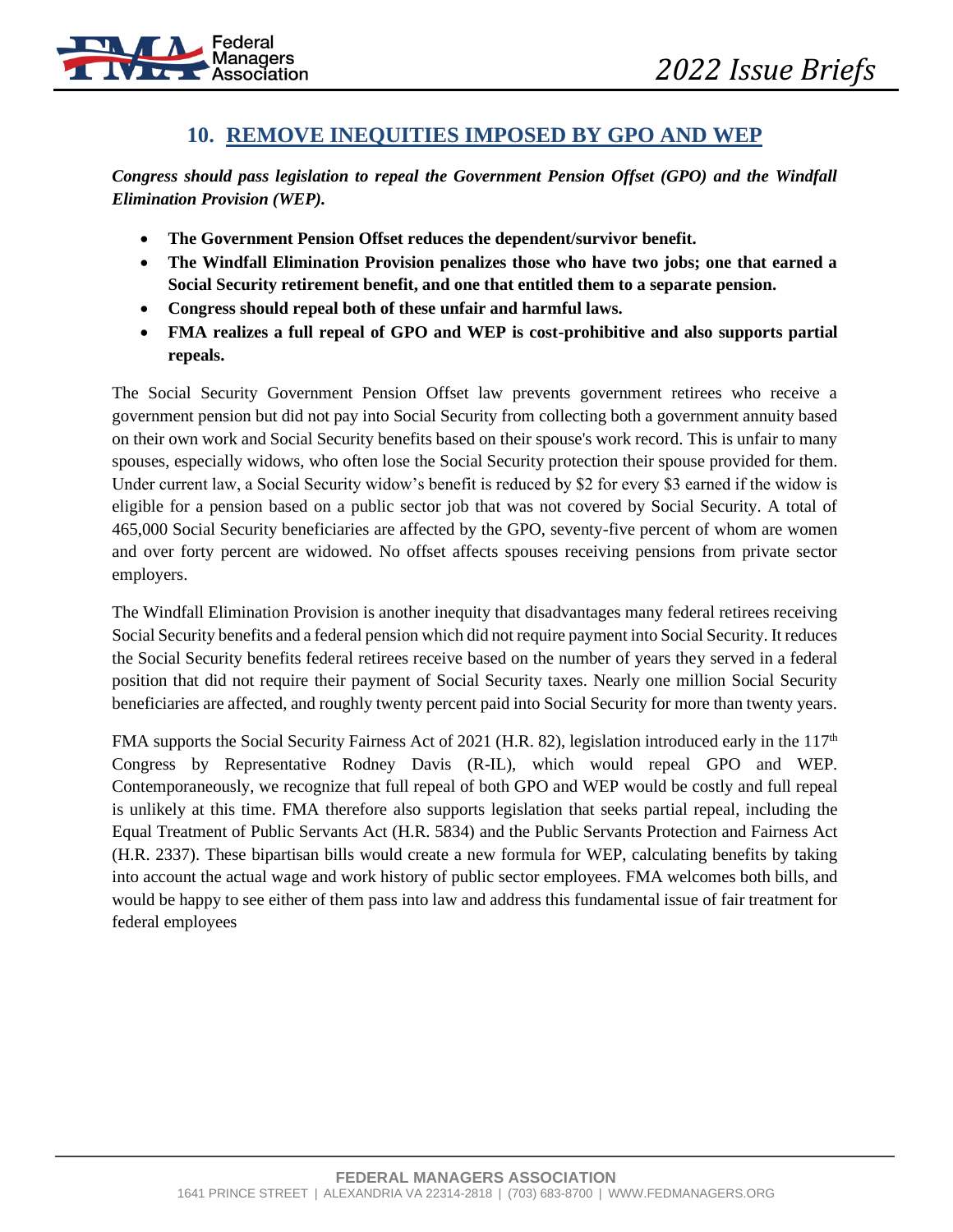

## **11. CONGRESS SHOULD PROVIDE FEDS WITH GREATER FLEXIBILITY AND CHOICE WHEN MANAGING THEIR TSP**

*Congress should allow federal employees expanded tools and options for managing their Thrift Savings Plan (TSP) investments, in line with what private sector employees enjoy.*

- **Congress continues to add flexibility to 401k and 403b retirement savings accounts; adding the Roth option in the Economic Growth and Tax Relief Reconcilliation Act of 2001 and adding the Roth rollover in the Small Business Jobs Act of 2010.**
- **The Thrift Savings Plan remains unnecessarily restrictive. A modern TSP is needed to align with Congress' intent and to remain competitive with industry 401k and 403b plans.**
- **Federal employees need this flexibility and choice to manage their personal retirement goals.**

The Federal Retirement Thrift Investment Board (FRTIB) administers the Thrift Savings Plan (TSP), a taxdeferred defined contribution plan, similar to private sector 401(k) plans, providing federal employees an opportunity to save for retirement security. The board's mission is "to administer the TSP solely in the interest of participants and beneficiaries."

The Small Business Jobs Act of 2010 allowed 401(k)-to-Roth rollovers, and Congress continues to add flexibility for these retirement savings accounts. FMA is proposing to expand options and give federal employees the same tools private sector employees already have for managing their contributions. These non-Roth contributions are common in industry 401(k) and 403(b) plans. TSP participants should enjoy that same flexibility and choice, and be able to execute a rollover without waiting until after retirement. A modern TSP should align with Congress' intent and be competitive with retirement savings account options available in the private sector.

The FRTIB has considered this idea in the past but declined it claiming a concern about potential tax complexities for TSP participants. FMA argues employees should be empowered to manage their individual tax complexities as they are comfortable – and in line with how private sector employees are already able to do – without the FRTIB restricting choice because it is deemed too complex. Employees would not be required to participate in any of these options, but they should have the ability to do so if it makes financial sense for them and their families.

FMA urges Congress to consider this proposal which would provide federal employees additional choices and flexibility to plan for and manage their retirements.